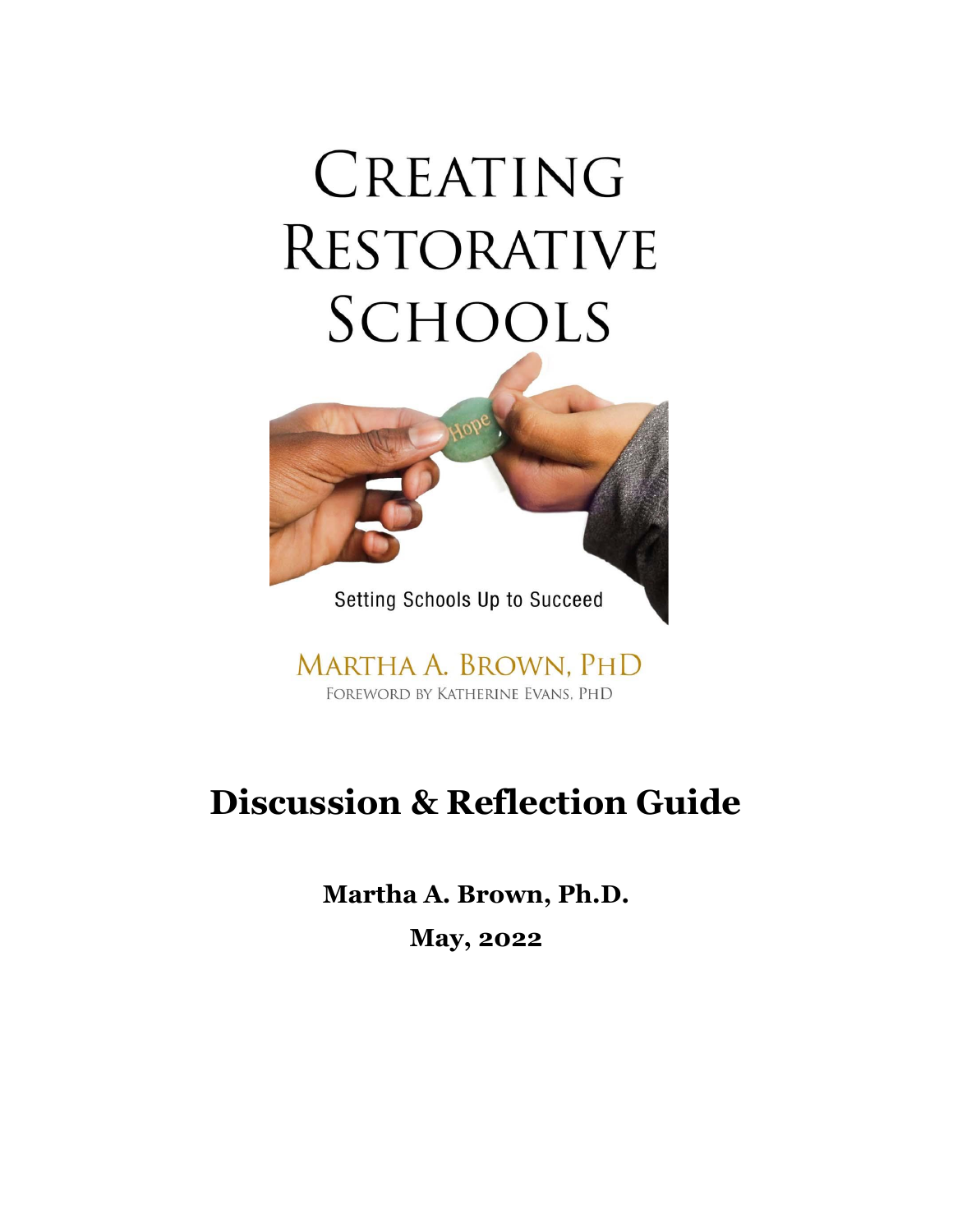*Creating Restorative Schools: Setting Schools Up to Succeed*

# **Discussion & Reflection Guide**

## Dr. Martha A. Brown

This guide is meant to help readers connect the book's content to themselves and their work in schools. Readers may choose to write responses in personal journals, or hold reading Circles, book clubs, online discussions, etc. Working through these questions alone or with a group will help to clarify your own vision of a restorative school. This guide is organized by chapter. I recommend you read the chapter first, then reflect on the question.

#### **Intro & Chapter 1**

Chapter 1 calls for rethinking our beliefs about punishment. Many educators at all levels, when introduced to restorative justice in education (RJE), immediately ask, "How will we hold students accountable?" As you learn more about RJ and RJE, you'll learn that making things right is how to hold people who commit harms accountable. This is the paradigm shift. But for now, consider your definition of the following words. How do you define them? What do they mean to you? What do they mean to you in an educational setting? Please be honest with yourself. This is where the work begins.

Accountability Consequences Punishment Justice Classroom management

After speaking to or writing your answers, reflect on what you observed or noticed. Do you see thought patterns emerging? Do you see anomalies or contradictions? Note them.

### **Chapter 2**

What is the connection between implicit bias and zero tolerance discipline policies? What is your lived experience with both? Have you developed a habit of examining your own implicit biases? Can you think of an example drawn from observing your own thoughts and feelings?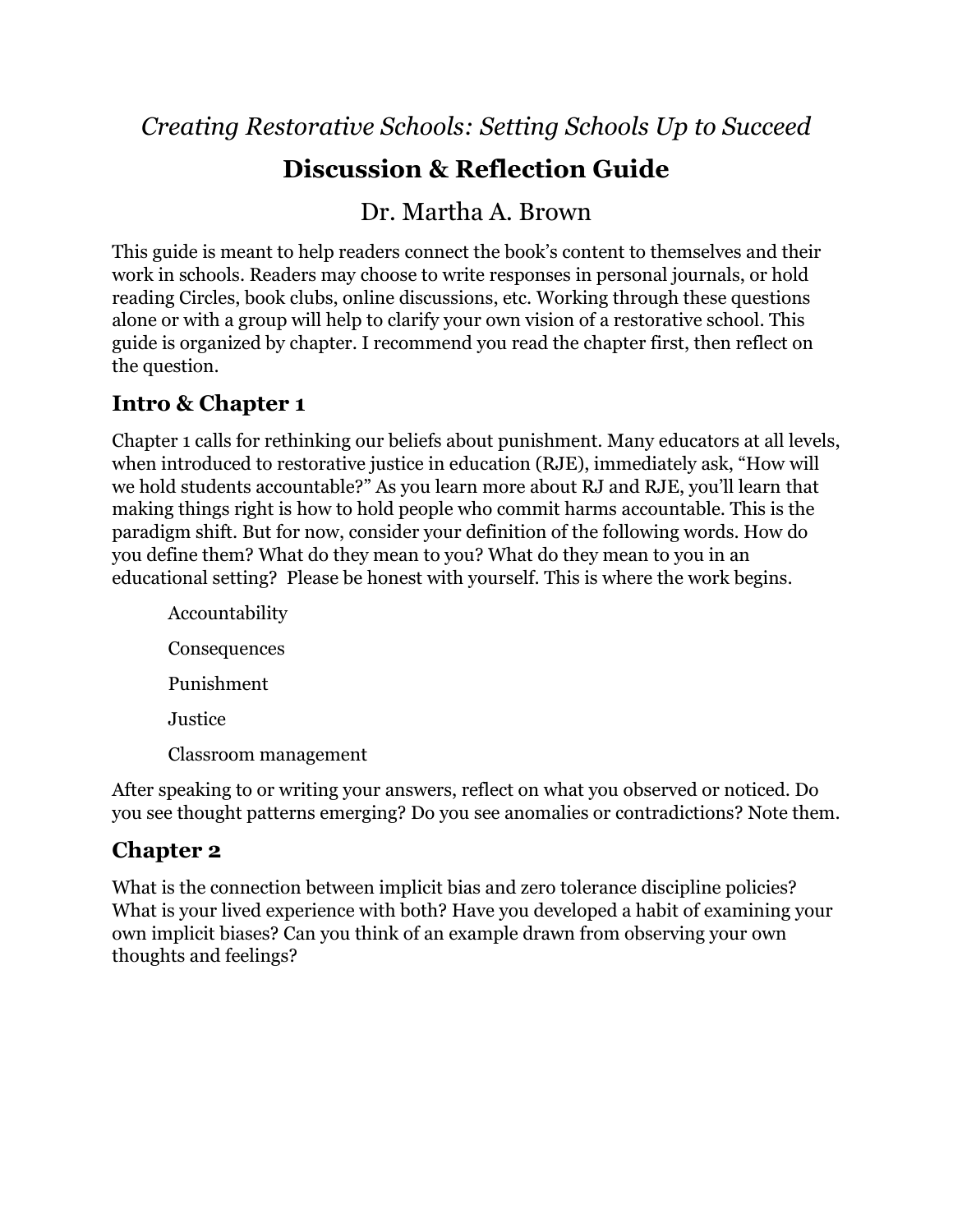### **Chapter 3**

RJE centers relationships and connection with self and others. In the high school where I work, I've seen an increasing number of students disconnected from themselves, from peers and adults, and from the school. What are you seeing in your school? Has it changed since COVID? How can RJE help rebuild connections and foster relationships in a COVID world that forced and normalized isolation and disconnection? How has technology (phones, online learning etc.) helped and/or hurt connection and relationships? What ways of managing these new realities do you find practical and working for students and staff?

### **Chapters 4 & 5**

Using the subheadings in Chapters 4 & 5 as a framework, briefly describe your school like I described Grant and Davis. If you're not in a school, compare Davis and Grant to a school you are familiar with.

# **Chapter 6**

Use the themes in Chart 6.1 as a framework to think about your school. Also consider the survey statements. In your opinion, and without doing deep research, where do you think your school's strengths and weaknesses lie? Given what you know about your school, what do you think would emerge as themes if your school was studies like Grant and Davis?

# **Chapter 7**

How do *you* delineate what is RJ and what is "not RJ?" What's happening in your school that is being referred to as RJ when it's not?

Are there structural barriers or programmatic initiatives that water down RJ into something else?

# **Chapter 8**

If you're doing RJE at your school, what changes have you noticed in adults and students? What do you hope will change? What contributes to making these changes? What makes change more difficult?

If some adults and students in your school "remain unchanged" (i.e., wed to punishment in dealing with mental illness & trauma, etc.), how is implementation affected? What responses or adaptations might be possible in these circumstances?

Think about how much RJE can do (p. 191). What are some realistic expectations for your school or district?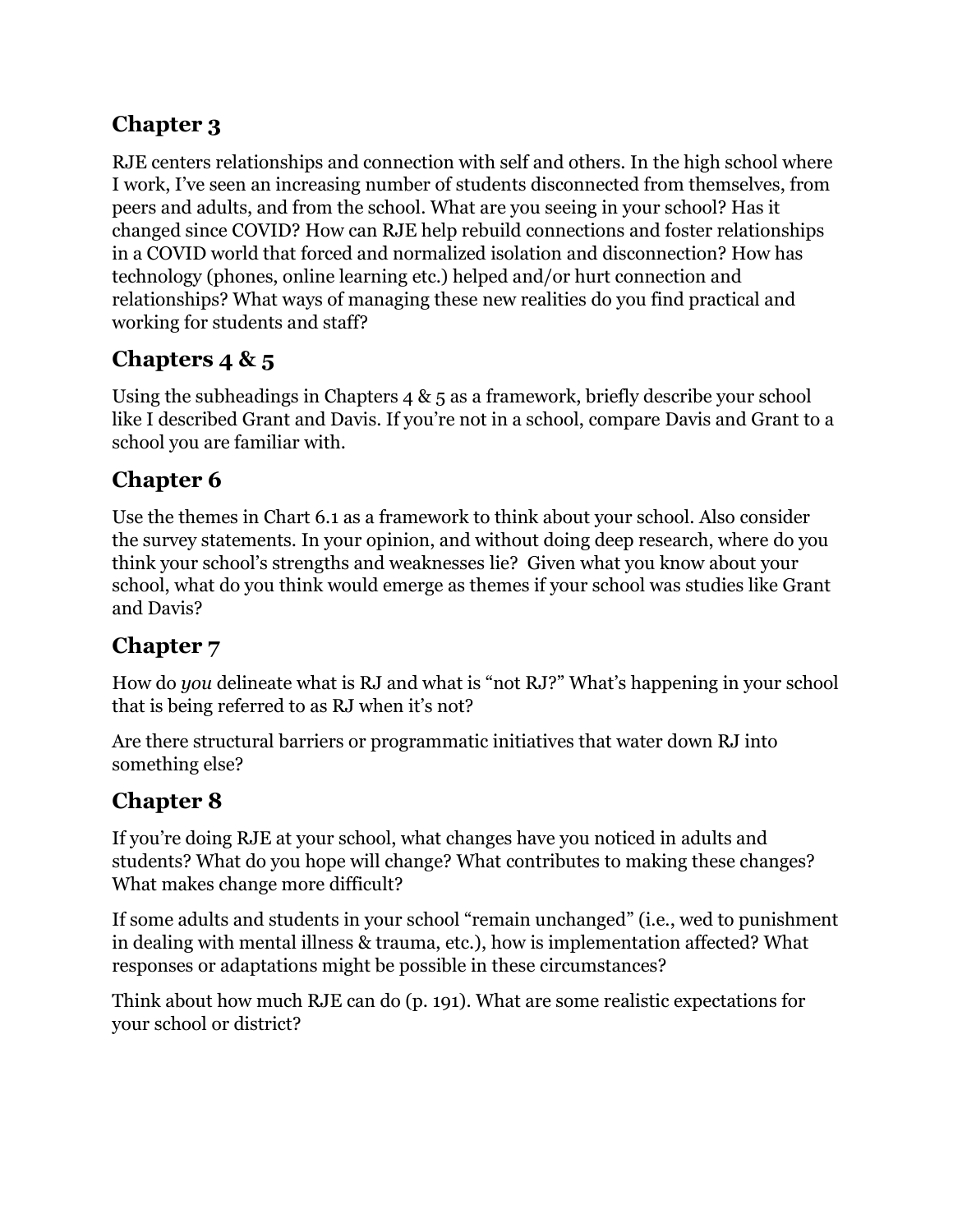#### **Chapter 9**

Even if a school or district will not embrace whole-school RJE and continue to practice "sharp-end" RJ (p. 52), teachers still have the opportunity to transform their own classrooms. If you are a teacher, what can you do—or what are you doing—to create a more restorative classroom? (Think about the 3 pillars of RJE on p. 48. Perhaps you want to use those pillars as a framework for your response.) What more would you like to do? What support do you need to do it?

#### **Chapter 10**

We're going to focus on pp. 221-235. Adults play a major role in the relational ecology of a school, and often set the tone – which students immediately pick up on. Racial and gender biases cause harm and disconnection. RJE asks all educators to look inward and confront beliefs and values that alienate students, families, and colleagues. What changes could your school community make to meet everyone's needs to engage in the learning process in respectful, positive ways? Feel free to dig even deeper and reflect on all the questions on p. 229. What is your role in this? What support do you need? What do you think your school needs?

# **Chapter 11 & In Closing**

Look at the 27 recommendations in Chapter 11. Which ones do YOU have a hand in, or have some power or influence to make happen?

If you could create a team of people to implement school-wide RJE in your school or district, who would be on it & why? Think about who would make the most effective and inclusive team.

How can you construct a team that can influence both horizontal and vertical change? Think about horizontal as within your school and vertical as outside your school – like on p. 241). Create your own diagram depicting your structure of support, then think about who needs to be involved in creating a strategic plan (Recommendation #4).

# **Appendix 1 & Methodology**

Not every school or district can do the level of research that I did. After all, this was my doctoral dissertation and it did not cost the OUSD a single dime. Think about what data is available to you now to help you gather information so you can set goals and monitor change. Can teachers do action research? How can you collect and use data to inform your next steps? Remember, I've already debunked discipline data (i.e., suspensions, etc.) as the only, the main, or even the most important way to determine if RJE is "working."